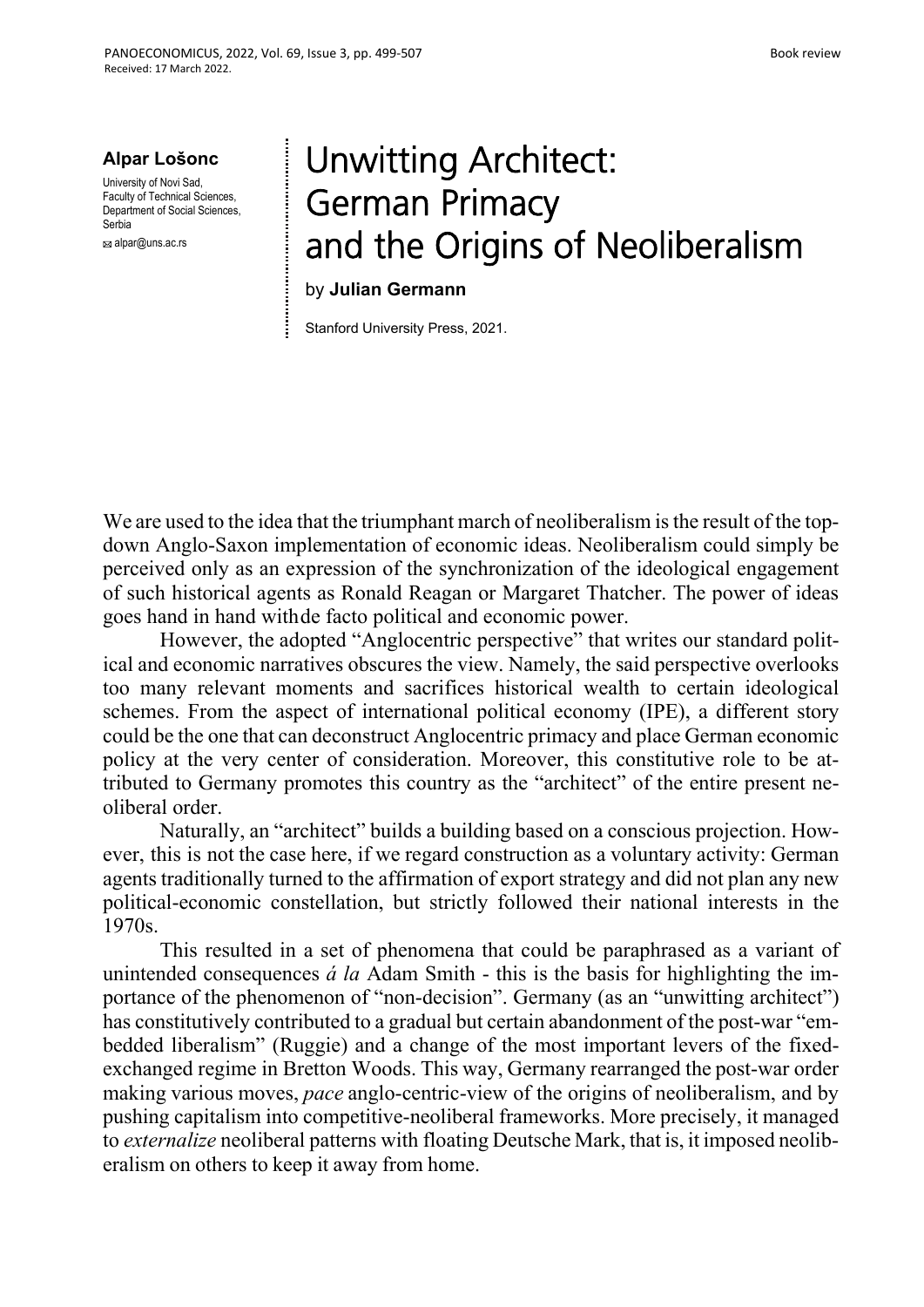Attempts to consolidate global Keynesianism were stopped, and the implementation of a strict anti-inflationary path demobilized leftist attempts to reconfigure the post-war compromise and keep things going. Germany is not a "shadow" following "something", namely the USA, but an independent player with constitutive potentials. Germany is neither a belated newcomer in capitalism, but a transformer and producer of important situations for IPM.

Therefore, neoliberalism is not so much a confirmation that "ideas matter" in terms of the economic domain, but a result of interactive-coevolutionary processes between the actions and performances of different subjects. Neoliberalism is not a homogenized doctrine; it is a combination of different tendencies with amorphous aspects.

The role of Germany in tailoring this cannot remain unnoticed; despite that, we do have the impression that IPE itself, influenced by the deformed vision of the constellation, has not completely entered the consciousness in this discipline. This is the point raised in this book, that is, it focuses on the actions that German agents carried out during the seventies, causing colossal changes in the world political and economic spectrum. The deep involvement of (west) German crisis managers in those years brought a real turnaround in the international political economy, as well as in the economic orientation. The author of the book claims that this reorientation to IPE was not just an empirical change, but a profound transformation in terms of perception. Even with its best achievements, IPE remained a slave to the Anglo-Saxon "hegemony" paradigm instead of focusing on empirical interactions stimulated by interests. Instead of advocating empirically verifiable utilitarian calculations of power in the economic domain, attention should be paid to the struggles over the interpretations of what is "national interest", that is, what is the interest of imaginary collectivity.

As we know, Germany followed a kind of *Sonderweg*, by taking special paths, and this always raised interest. The same moment was confirmed after the crisis of 2007, when Germany, a subject of various lamentations ("sick man of Europe"), became a political and economic star, the engine of Europe resisting the crisis waves. That is the role of this book, to create a historical narrative that could illuminate the present German positions and, more importantly, to point out the significance of the seventies in the XX century in relation to the present times.

We should first look at the methodology in this book. First, there is a desire to take into account contingent tendencies that cannot be subordinated to abstract general laws. Then, the procedures established based on: (a) "state-centered"; (b) "class-based"; (c) "idea-centered" arguments are rejected.

(a) This concept views neoliberalism as an expression of American state power. Hence Richard Nixon's desperate move in 1971 to overthrow the gold-based monetary regime and Paul Volcker's 1979 monetary counterrevolution, which must be interpreted as the signs of an attempt to restore a weakened hegemonic matrix. The USA used its state power to introduce globalization in a neoliberal key.

However, if the German form of crisis-strategy is thought of in this way (as this book testifies based on rich empirical material), then it cannot be positioned anywhere. Germany was eventually a declassified political and economic power that integrated into the rut of American hegemonic expansion. The fact that the USA dominates world economic flows does not mean that American state power is an inexhaustible reservoir of unilateral dissemination of neoliberalism.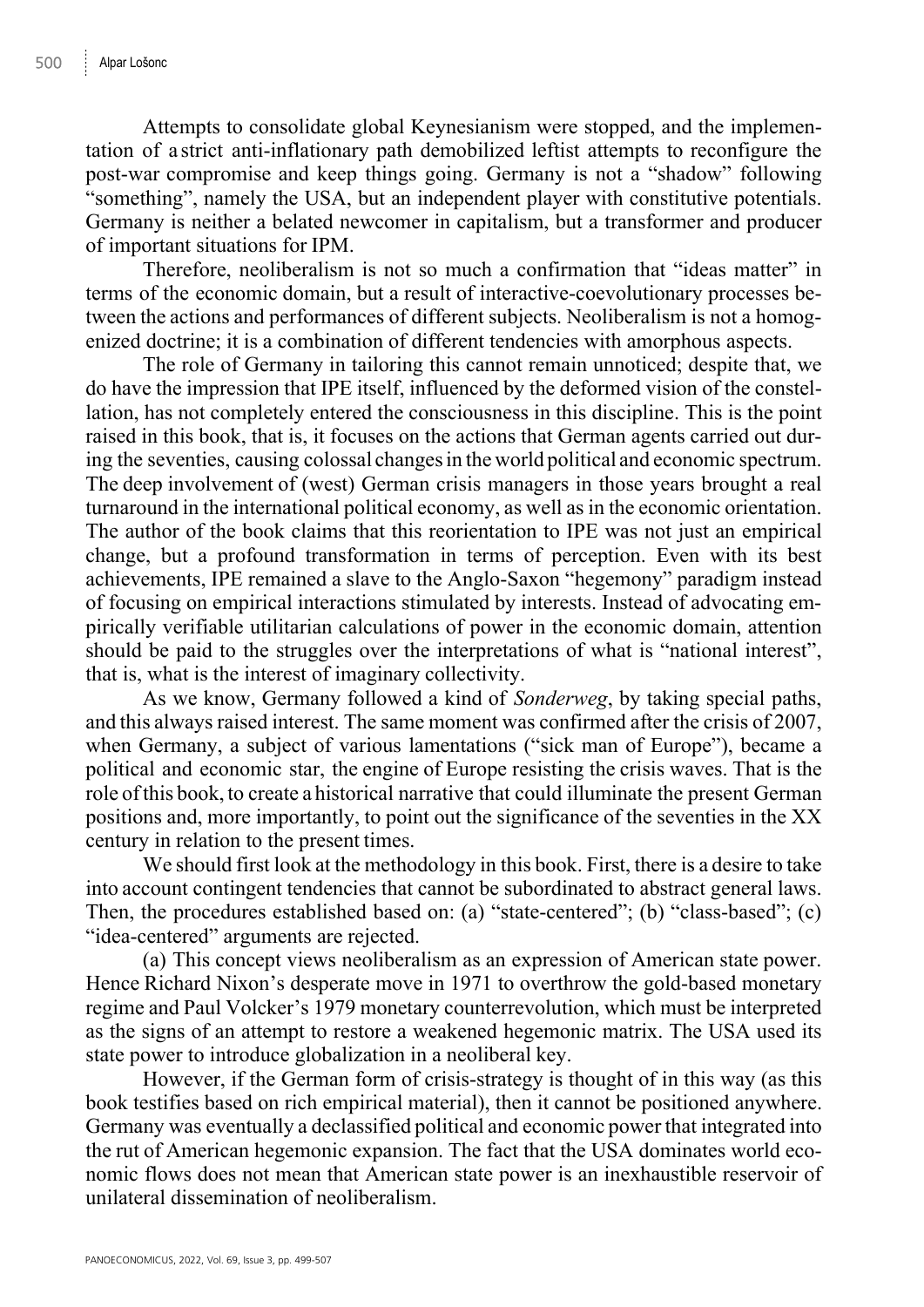(b) Here, the center of gravity is shifted from hierarchical interstate relations to socio-economic conflicts. This argument then presents neoliberalism as a business strategy to restore a weakened profit matrix. Moreover, (a) and (b) can be merged; neoliberalism could be an expression of the synthesis of "financial hegemony" and "American power". The problem is when there are too many assumptions without any problematization leading to a projection that "American state power" is a homogeneous entity. Lack of interpretation is also noticeable with the theory according to which it is a case of a transnational class project or neoliberal elite consensus. These theories have been gladly censored: productive capital dominated until the crisis in the 1970s, after which money capital took the lead. Still, this was not something that Germany was looking forward to because of its traditional link between financial and industrial capital. However, this historical association did not demonstrate original neoliberal ambitions: German state managers promoted neoliberal ideas. This does not mean that the power of the business elite should be denied, but that instrumentalism and functionalism should be rejected according to which that elite can use certain ideological content at its own will. Business groups may have certain ideas about their dominance, but the transfer of those ideas to the field of economic policy does not happen automatically. Finally, there is no guarantee that the same ruling groups have convergent interests that state managers could take on without additional adjustments. "This is so not only because capital speaks with many voices but because the structures of accumulation are essentially silent. The structural power of capital tends to be proscriptive rather than prescriptive (p. 54)\*. In other words, the author of this book emphasizes the "structural power" of capital, but at the same time emphasizes that this mode of power is "disaggregated" and must be unified with special procedures. State managers always jump into the void, especially in a world that is beyond the logic of calculative risk and surrenders itself to the uncertain processes of various crises, so they must be creative and constructive in tailoring different economic and political solutions.

(c) According to this concept, Keynesianism was overpowered by monetarism which responded better to certain stimuli arising from socio-economic practice. In this ideological competition, monetarism emerged as the (irreversible) winner. There are also strong conceptualizers of ideas that are the leaders of the ideological revolution.

In Germany, ordoliberalism emerged as a kind of counterpart of Anglo-Saxon neoliberalism, an ideological framing of a strong state that supported economic order and price stability. Some interpretations recognized the continuity of ordoliberal economic philosophy during Germany's alleged opportunistic behavior during the 2007 crisis. However, in the case of Germany, ordoliberalism was undermined: wage moderation, classical price stability, positive balance of payments, undervalued DM could not liberate themselves from the ideological realm of ordoliberalism as much as pragmatically calibrated economic policies.

The author of this book faces a double conflict. *On the one hand*, the author intends to show that ordoliberalism does not represent the ideological horizon of the crisis managers in Germany (Bundesbank, state managers). *On the other hand*, the focus is on the idea-based explanation in general: economic ideas allow for many different explanations, they are a reservoir of heterogeneous interpretations.

Julian Germann is not a follower of the methodology of comparative political economy that views national economic policies as separate entities and isolates them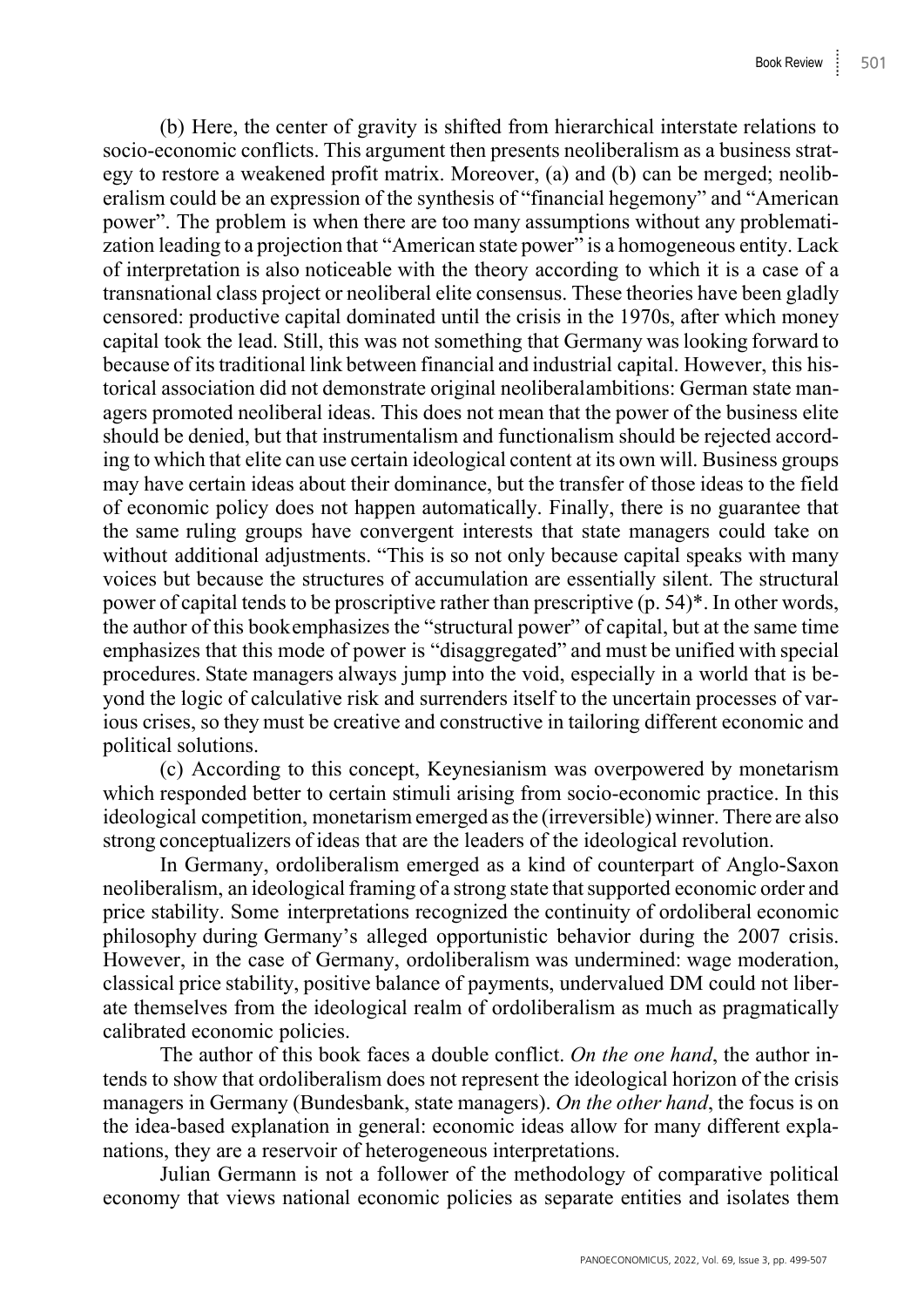from the international environment: the focus should be on respecting sufficiently rich and diverse international political-economic interactions. Therefore, openness, intellectual sensitivity towards agencies that do not accept institutions as given but interpret them - this is, in short, the method proposed here and which should testify to the relevant world dynamics of neoliberalism. Furthermore, the author offers an alternative framework for description and explanation of the subject; the logic of uneven and combined development that has recently appeared on the IPM scene as a method against the unilinear concept of history and against the homogenization that is blind in relation to dynamic multiciplities. This "heuristic" approach welcomes the interaction between national and international frameworks of analysis; they are complementary to each other and allow a dialectical view of continuity and discontinuity in terms of international relations. Uneven and combined development as an epistemological framework does not shy away from the fact that there are differences within the IPM; they are his starting point. There is also an indication of "advanced uneveness" implying the existence of synchronies and diachrons between existing capitalist countries that manifest themselves as divergent cycles of growth, as business cycles moving on heterogeneous paths. The differences between the capitalist countries occasionally transform, but they are also renewed in the coexistence of different countries. Neoliberalism arose as a result of many interactive processes and as a result of constructive interpretations of various problems.

The German *Sonderweg* predicted its export orientation. In fact, it is quite impressive to see how one country, taking a path other than the ones established by the liberal West, was leading a "second industrial revolution" in the early XX century and was successfully responding to the growing demand for manufactured goods. Germany kept its distance even after the end of World War II - it never just copied the elements of dominant Fordism - the disciplined working class was harnessed to reproduce export penetrations, that is, to ensure movement on the world market.

Here, again, Julian Germann finds it necessary to demystify ordoliberalism as a causal factor in explaining German dynamics. The German economy respects the social elements of the economy to a greater extent than any other country in the American orbit. Yet, this cannot be derived from ordoliberalism, which does not legitimize either the robust German interest in the world market or the external adjustment of the undervalued DM. Therefore, the author claims that the source of German economic policy is a coexistent international context, a construction of state managers that the combination of pregnant foreign trade, deflationary policy, price stability, and affirmation of nonkeynesian roads to "welfare capitalism" ensure German success within the centered liberal multilateralism of the United States. Moreover, Germany's ambitions were great from the very beginning, aimed at making the country a "workshop for the whole world". However, that never implied a complete harmony between American and German interests. The German intention was not mere integration into global capitalism, but literally the rehabilitation of German positions that were lost before World War II. Internationalized German capital withdrawn from global demand penetrated Latin America, even with the disapproval of American capital. The economic rationality of the same capital had its geopolitical consequences, whether we like it or not.

In this complex global situation, we cannot blame only the USA for unilaterally abolishing Breton Woods being allegedly motivated by the weaknesses of the leading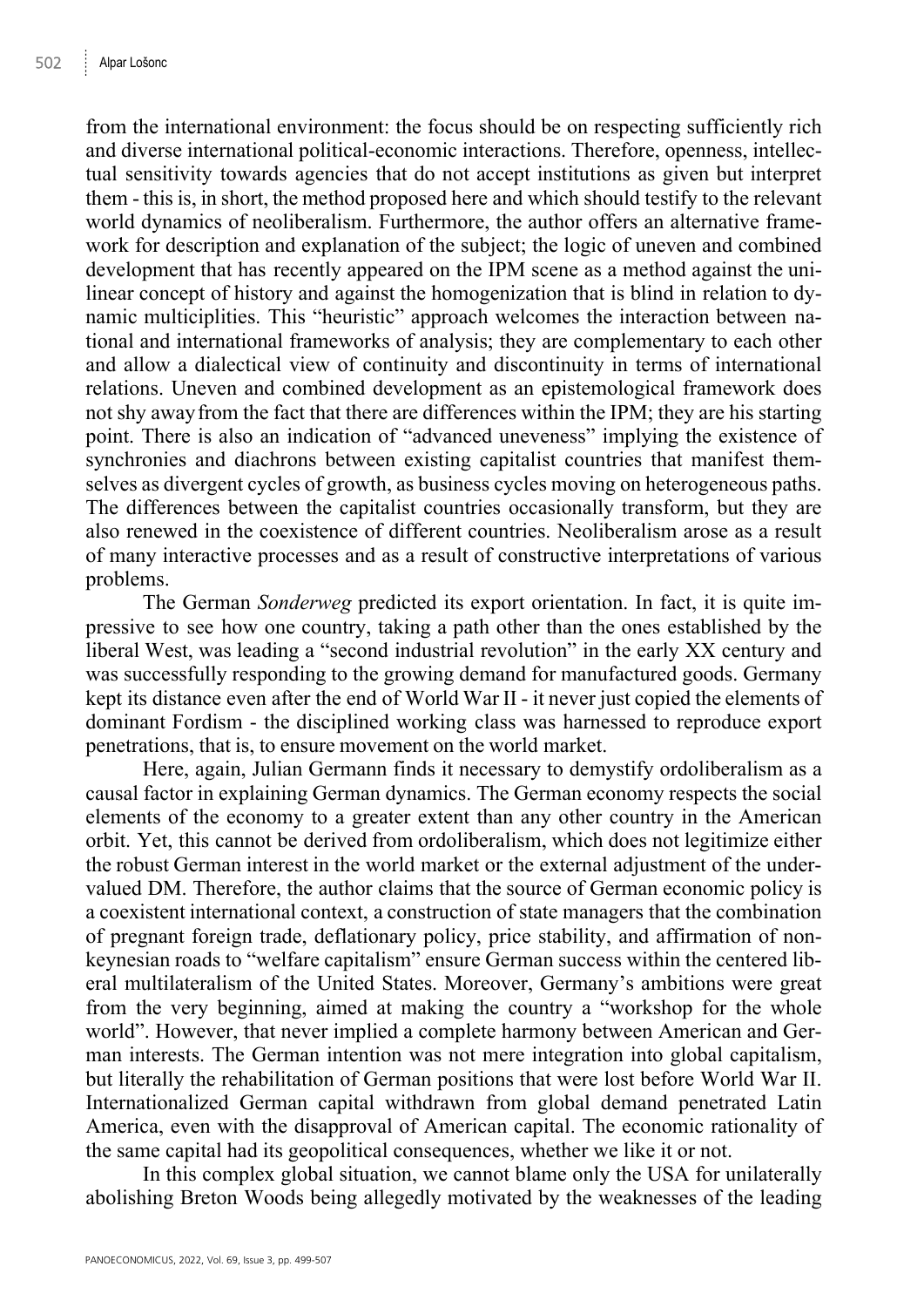country of world capitalism. The Germans had already undermined this monetary regime by enabling the floating of the DM unilaterally, opening the door to volatile exchange rates and abandoning the dollar-gold standard. Breton Woods had collapsed before America announced it and it was due to German and other European moves. This does not mean that the Germans did not previously cooperate with the Americans in maintaining their monetary dominance and that they did not contribute to prolonging Bretton Woods, but always in order to maintain German global competitiveness, which they considered had positive aspects for the world order. They began to favor the international floating of DM in order to control threatening inflationary tendencies. To this end, they also influenced their European colleagues to do the same, that is, to adhere to the new status of the DM in order to protect monetary stability. At the same time, we can see in this the magical German leadership in terms of European interests and monetary integrity. German planners did not want to confront the Americans as much as they wanted to save the world capitalist order that suited them - sometimes against the Americans.

Here, Germann once again questions ordoliberalism as the ideological background for the Bundesbank that persistently survives with price stability at all costs. Bundesbank undoubtedly played a crucial role in the 1970s, but it is questionable whether it did so under the flag of ordoliberalism. The fact that the Bundesbank gained enviable autonomy as a central bank can be attributed to political and economic struggles, a combination of different contingents. Ordoliberalism does not offer an explanation of the monetary policy of the Bundesbank, not to mention that the decision regarding the floating of DM came from the state managers.

At the same time, it is questionable that the decision was made due to subordination in relation to the ideologically shaped monetarist orthodoxy. It was the case of traditional and, today, still a continuous distance from "imported inflation", as well as the mentioned intention regarding the position on the world market. There was no manifestation of the monetarist belief that inflation is always a monetary phenomenon. We should not address the monetarist doctrine to reach an explanation: we have not yet explained what happened regarding the German situation.

Once again, the instrumentalist-class view that corporate elites unambiguously determined monetary policy can be rejected. They were part of a long constellation based on a synthesis between external expansion and internal price stability, which "mutatis mutandis" outlived the various cells of postwar capitalism and the abolition of the 1971 gold window, which is wrongly considered a unilateral deliberative American decision. By managing the global capitalism, the United States aimed at consolidating its political and economic positions, but it created such a dynamic that abounded in nonintentional aspects. There is simply no dramatic act denied by Breton Woods, and the realization of this seemingly simple fact demonstrates Germany's earned position in post-war capitalism - including today, because the events in those years had an irreversible effect. German leaders coordinated between external and internal pressures of different groups and thus gained a certain autonomy of performance, which secured Germany's position on the world market.

Special attention should be paid to Germany as a guardian of European capitalism. Germany defined the path which its proponents called "benevolent" strategy of a country trading obsessively instead of aiming to dominate, so it replaces standard forms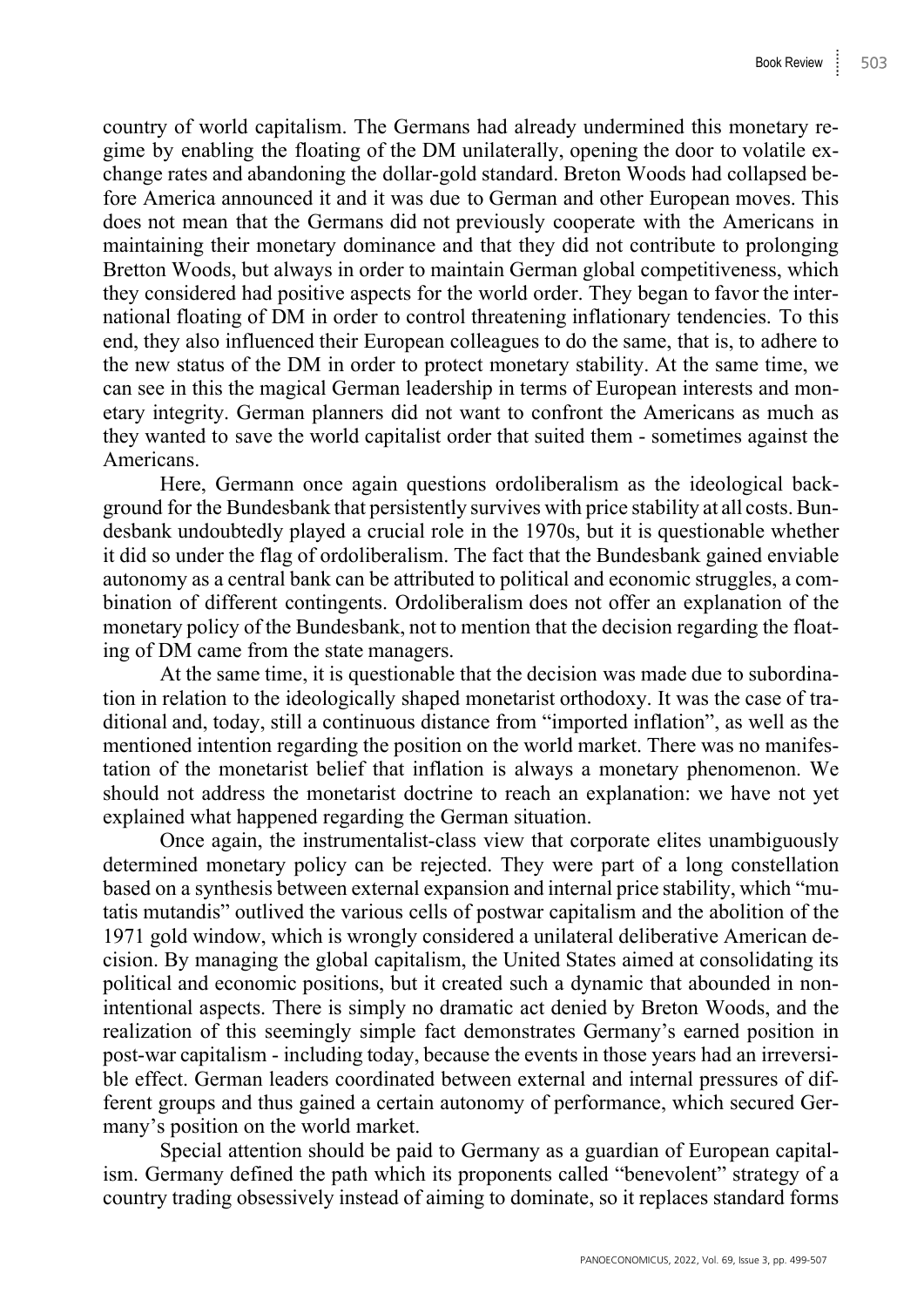of power with "civil power" - we could even use the phrase "benevolent hegemony" but it would not be in the spirit of this book which, as we have already seen, opposes the notion of hegemony. Of course, the critics point to something else: with the opportunistic favoritism of trade surplus, Germany with its restrictive wage politics has parasitized on Keynesianism in others.

Germany could not succeed in imposing neoliberalism on others, and finally, during the seventies, neoliberalism did not stabilize its strongholds for a long time. However, by criticizing economic nationalism and Keynesianism, Germany contributed to the creation of such a political and economic environment that prevented "progressive" aspirations at the time - again with irreversible consequences. It recognized a certain danger in the social-democratic efforts that enabled wage-push inflation and that promoted the economic intervention of the state as a correction of the crisis. It succeeded in doing so despite the up-and-down dynamics in the 1970s (increased oil prices, etc.). The Bundesbank managed to keep inflation lower than it was in other countries - economic policy is always in a relative position, better or worse than the benchmark, i.e. other countries. Low inflation enabled the Bundesbank (which had already created conditions for maneuvering after the finalization of the golden window) to create and maintain differentiated accumulation of capital. Rejection of inflation and protectionism, that is, irresponsible interventionism, is a formula for a successful country that has taken an active part in international financial institutions for the purpose of global coordination. The second half also serves as a model for the application of some paradigmatic elements of monetarism. "By precluding potentially more progressive alternatives and committing the United States to monetary rigor, German state elites had helped to inaugurate the neoliberal counterrevolution" (p. 151). Although it should be remembered that, in the deconstruction of post-war Fordism- Keynesianism, Germany did not run ahead of others, in fact, it combined the remaining elements of "embedded liberalism" with the intention to break the "leftist" pretensions - it left the Americans to attack the working class.

In any case, Germany has monetary power which makes it an important player in both European and world monetary politics. It has affirmed itself as an extraordinary crisis manager for both the Europeans and the Americans (contrary to general opinion, Ford's administration has played a much more important role in promoting neoliberalism but not necessarily in cooperation with German managers). Interestingly, German economic policy resisted the Keynesian trends coming from the USA. During the Carter administration, there were some global intentions to renovate Keynes-based politics, but Germany was not sympathetic to Keynesianism, with the exception of short episodes in the 1960s. Thus, the reciprocal influence of German politics regarding the rehabilitation of Keynesianism pushed the world even more into neoliberal frameworks. It is symptomatic that, as Germann shows (p. 149) on empirical material, there were very strong external pressures behind Volcker's revolution - the presence of German elements was certainly there. Still, this cannot be explained by the intention to establish neoliberalism. In fact, not even Volcker could get close to monetarism: he was personally in a very bad relationship with the representatives of monetarism. Things do not go according to the rules of ideas. Neoliberalism is breaking through a forest of different facts, tendencies and counter-tendencies; in the case of relations between Germany and the USA, it is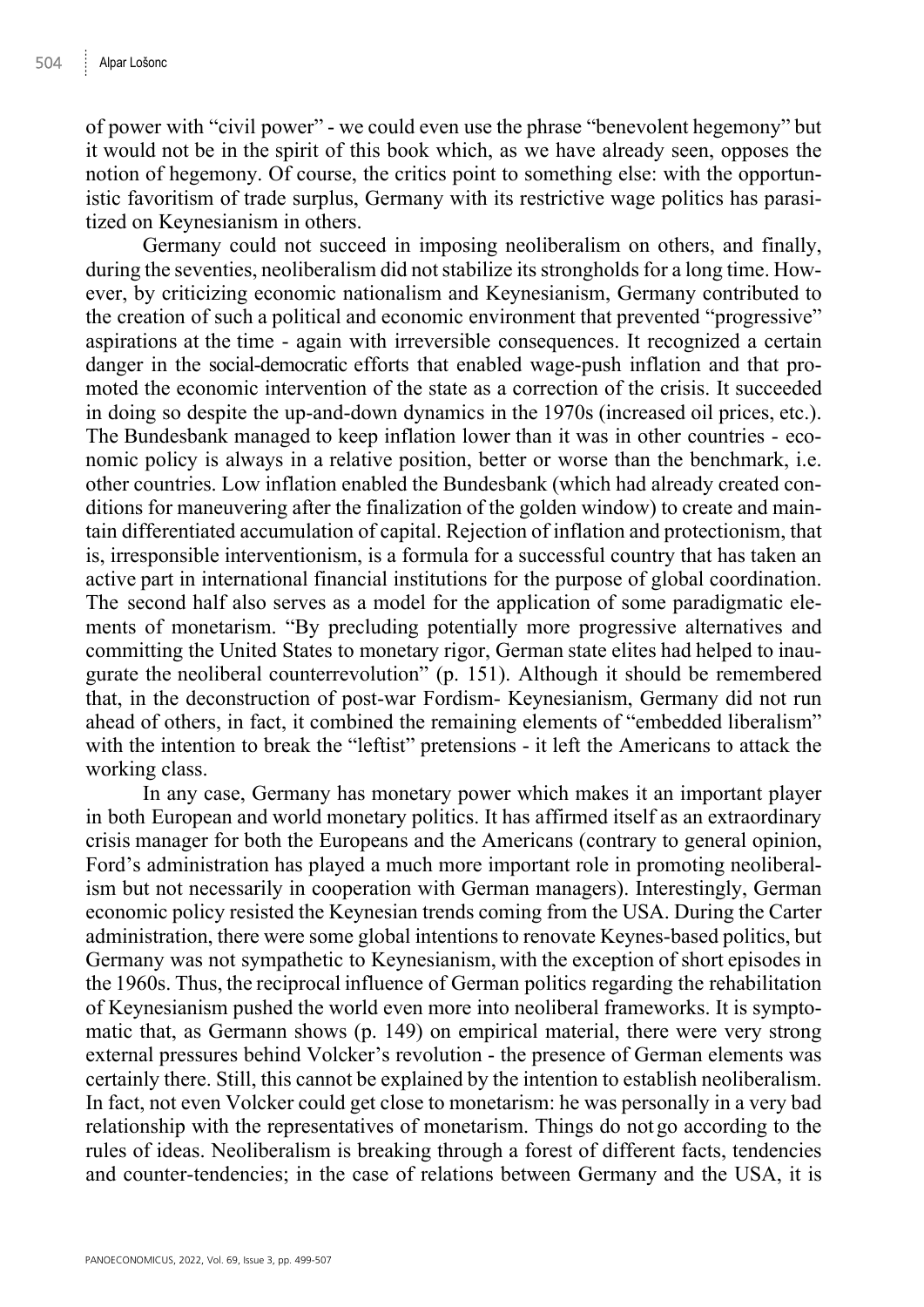exchange pressure by German planners who are pushing the Americans towards more consistent neoliberalism.

Historically, the result of German leaders and their active involvement on the world stage was that they framed the ways in which problems could be generally defined. Germany, for instance, did not vigorously participate in the suppression of the claims of the leftist forces, but it did influence the crystallization of the alternative faced by the ruling political entities: to break inflation or destroy the working class political forces? The Bundesbank understood itself as a guardian against the allegedly too ambitious intentions of the union. Germany's unintended influence on the historical formation of neoliberalism must be understood in this regard. At the same time, let us not overestimate its scope: it must simply be acknowledged that the stabilization of neoliberalism cannot be attributed so much to the persuasive strength of neoliberal ideas as to the weaknesses and fragmentary nature of progressive forces. Germany did not imitate the Anglo-Saxon countries even when it began to respect the elements of neoliberalism: no matter how much the constellation changed, like the compromise between unions and corporations regarding export strategy, or certain established benefits for permanent employees.

The historically recorded event was confirmed in 2007. Germann criticizes the idea that Germany, with its austerity-politics, wanted to influence others. It suits Germany that everyone is different. Personally, I would say that Germany wants others to be different with respect to Germany as a normative horizon: otherwise, we would not be able to understand the moralizing attitude of Germany that could be heard during the development of crisis management in 2007.

Germann has written an amazing book abundant in relevant claims. Undoubtedly, this book is indispensable in terms of understanding the dynamics of neoliberalism. Germann has critically focused on the standard IPE concept that chooses US hegemony as a starting point, and his argument represents an interesting step forward compared to the established schemes of explanation. It must be especially emphasized that the book is a result of persistent archival work, that is, a long empirical effort. We certainly need such works that deal with empirical dynamics and connect it with theoretical dimensions. It is the only way to broaden our knowledge of neoliberalism.

Germann criticizes the explanatory approach that neoliberalism offers from the perspective of a great ideological narrative. I would support this effort that points to the lack of an unreflective attitude towards political and economic ideas which could be considered orientations for specific socio-economic subjects but with various mediations. The idealism lurking in these approaches has truly earned condemnation. Germann, as we have seen, offers a synthesis between the paradigm of combined and uneven development and empirical material.

At the same time, it seems to me that Germann goes too far in criticizing the concept "ideas matter". Still, there are nuances in his formulations. The claims that unequivocally allude to the "irrelevance of ordoliberalism" already miss the point and are an unnecessary exaggeration.

Undoubtedly, some other authors have warned about the inadequate use of ordoliberalism, such as pan-narration, and leading us in the wrong direction. However, the same authors do not arrive at rhetoric of "irrelevance". For example, let's look first at one, deliberately chosen, earlier book that presents a narrative about Germany's economic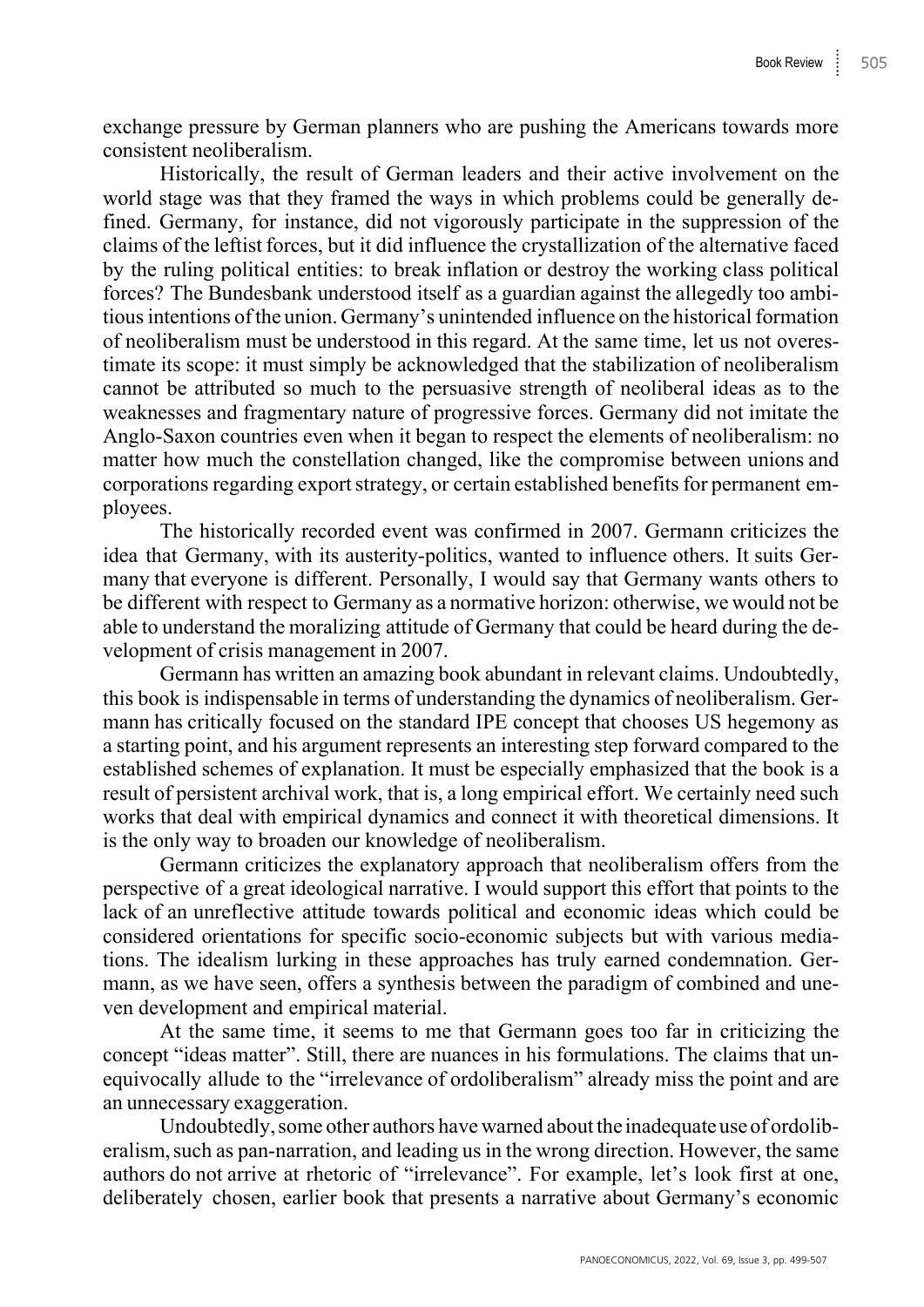paths which finds a strong ideological starting point in ordoliberalism (Elmar Altvater, Jürgen Hoffmann, and Willi Semmler 1979) (which is simply equalized with neoliberalism by older authors). It would be just enough to accept that underestimation of ordoliberalism has gone too far. Some of the authors in this book, Alan Cafruny and Leila Simona Talani (2019), argue that German economic policy cannot be unilaterally derived from ordoliberalism (they let "these ideas correspond to the requirements of Germany's neo-mercantilist export model"), but they do not conclude that *the consequence is that ordoliberalism has become irrelevant*. On the contrary, they say that German local corporate interests represent an "obstacle" to abandoning ordoliberalism, which various commentators wanted from Germany.

Or, let's look at another author who is also cited in this book. Italian heterodox economist Sergio Cesarrato discusses the heterodox attitudes towards Germany in the context of the global economic crisis and pays full attention to ordoliberalism as an ideological horizon (Sergio Cesarrato 2020, p. 200), namely the ideological repertoire described as "the discreet charm of the ordo-mercantilist state".

Ordoliberalism was the basis for the social market economy. To quote, "emergence of this set of political-economic institutions was embedded in the German discourse of ordoliberalism - a particular German economic-philosophical strand favoring a capitalist market economy" (Kurt Hübner 2015, p. 623). This is not a symptom of irrelevance. Nowhere here will we find the kind of rigorous and, in my opinion, inadequate assessment that Germann is making. Is it an academic luxury to write about dilapidated ordoliberalism, or should the problem be approached differently?

To deconstruct ordoliberalism, or any other ideological meta-narration, is one thing, and the other thing is to contextualize, to connect ideological narratives with concrete dynamics. This book, however, is missing this. Germann is right when he claims that there is no straight line between Ludwig Erhard and Wolfgang Schäuble - but this is not yet a reason for "irrelevance" (and the points connecting Schäuble and ordoliberalism should not be underestimated) (Joshua Ratz 2017, p. 107). It seems to me that Germann is suffering the consequences from missing the ideology in his attack on master concepts such as ordoliberalism and hegemony. His arguments do not offer understanding of how a certain ideological orientation becomes an ideology. Admittedly, he does mention once the specific channels of dissemination of neoliberalism (think-thanks, etc.), but without attaching it the deserved significance. However, it should be said that the spread of ordoliberalism, therefore, its transformation into ideology, cannot be understood in Germany without the same "civil institutions" (Stephan Pühringer and Walter Ötsch 2019). And then why can't we work on a synthesis that connects the paradigm of combined and uneven development and the constitutivity of ideological narratives?

Finally, my remarks are not questioning the extraordinary significance of this book. It should be read by anyone interested in the European destiny of neoliberalism and the eternal German enigma.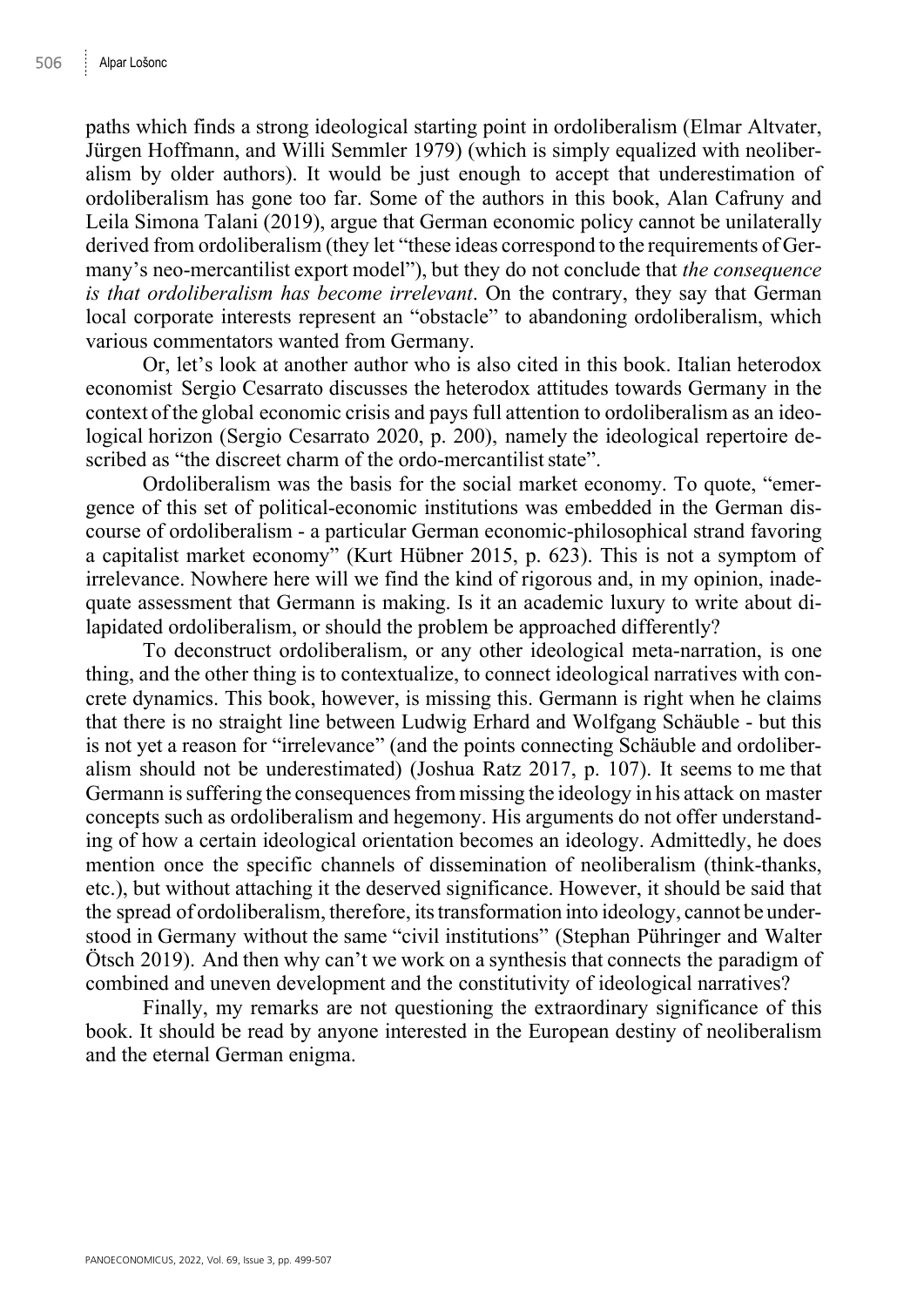## References

- **Altvater, Elmar, Jürgen Hoffmann, and Willi Semmler.** 1979. *Vom Wirtschaftswunder zur Wirtschaftskrise: Ökonomie und Politik in der Bundesrepublik - Buch gebraucht kaufen*. Berlin: Olle & Wolter.
- **Cafruny, Alan, and Leila Simona Talani.** 2019. "German Ordoliberalism and the Future of the EU." *Critical Sociology*, 45(7-8): 1011-1022. http://dx.doi.org/10.1177%2F0896920519837334
- **Cesarrato, Sergio.** 2020. *Heterodox Challenges in Economics Theoretical Issues and the Crisis of the Eurozone*. Switzerland: Springer Nature.
- **Hübner, Kurt.** 2015. "Europeanisation and Globalisation as Drivers of the German Growth Model." In *Routledge Handbook of German Politics and Culture*, ed. Sarah Colvin. London: Routledge.
- **Pühringer, Stephan, and Walter Ötsch.** 2019. "Die Wirkmacht der 'Liebe zum Markt': Zum anhaltenden Einfluss ordoliberaler ÖkonomInnen-Netzwerke in Politik und Gesellschaft." Institut für Ökonomie und Institut für Philosophie Working Paper Ök-45.
- **Ratz, Joshua.** 2017. "The Soul of the Eurozone." *New Left Review*, march/april. https://newleftreview.org/issues/ii104/articles/joshua-rahtz-the-soul-of-the-eurozone.